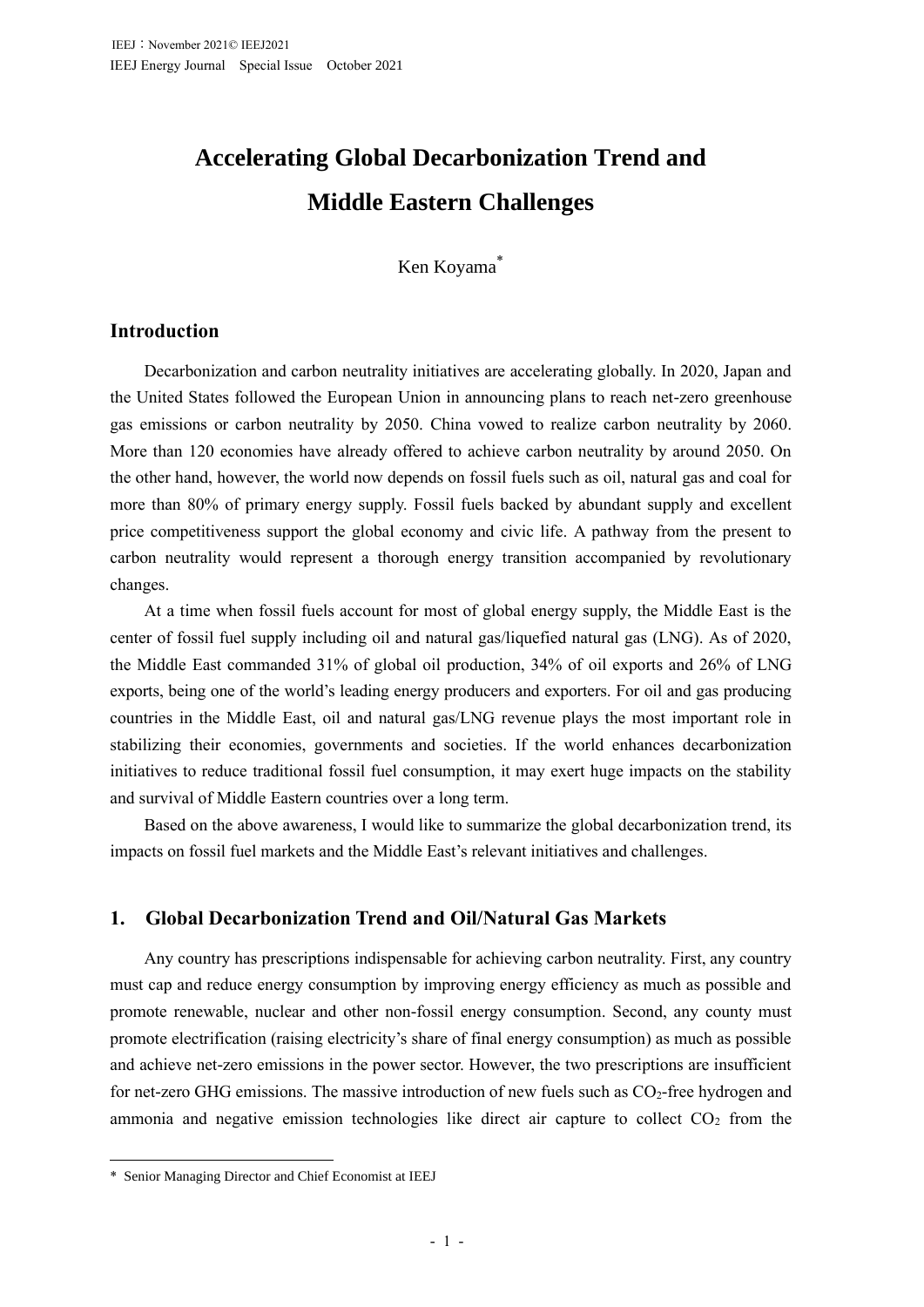atmosphere would be indispensable. Technological progress, market penetration, cost cuts and social acceptance regarding these technological options are plagued with high uncertainties, leading pathways to carbon neutrality to range widely, with multiple scenarios developed.

However, various scenarios for achieving carbon neutrality commonly include the high likeliness of oil, natural gas and coal demand peaking out. In an analysis released in May 2021, the International Energy Agency described that if the world realizes net-zero GHG emissions in 2050, oil and natural gas production would decline by 75% and 55%, respectively, from 2020 to 2050, with global oil and natural gas demand plunging. The IEA analysis represented one of various future scenarios. Even if the world goes in the direction of carbon neutrality, future oil and natural gas demand is very uncertain.

If global oil and gas demand goes in a downward direction, however, it may exert huge impacts on oil and gas revenue that is indispensable for economic and social management in the Middle East. This is because oil and gas revenue may substantially decline due to lower production and export volume and a market shrinkage that may drive down prices. If decarbonization is promoted over a long term to cut oil and gas consumption, oil and gas resources in the Middle East may become stranded assets. The world going in the direction of carbon neutrality could pose grave risks or threats to the Middle East.

# **2. Middle Eastern Initiatives and Challenges Responding to Global Decarbonization**

The global decarbonization trend basically exerts downside pressure on oil and natural gas production in the Middle East. However, we must note that the competitiveness of Middle Eastern oil and natural gas production featuring the world's lowest cost can play a key role in the shrinking market. If the entire market shrinks, the Middle East may take advantage of its high costcompetitiveness to increase its share of the market. Nevertheless, it must be reiterated that oil and gas production and exports in the Middle East would decline in volume. The production volume fall would be combined with price drops to substantially lower oil and gas revenue for the Middle East, forcing the region to make some responses.

In response to oil and natural gas revenue falls and stranded oil and gas assets, oil and gas producing countries in the Middle East may have to phase out their dependence on oil and gas revenue. There are various approaches to the phaseout. Among approaches that directly respond to the global decarbonization trend and attract attention from the Middle East and energy stakeholders in the world is the decarbonization of the region's oil and gas resources for  $CO<sub>2</sub>$ -free hydrogen and ammonia exports. Since Saudi Arabia hosted a summit of Group of 20 major countries in 2020, the Kingdom became a center in the Middle East to advocate the concept of a carbon circular economy seeking to decarbonize and utilize fossil fuels. The concept envisages that Middle Eastern countries would produce hydrogen from their oil and gas resources and subject subsequent  $CO<sub>2</sub>$  emissions to CCS (carbon capture and storage) or CCUS (carbon capture, utilization and storage) technologies, resulting in CO2-free hydrogen (blue hydrogen) that would be exported to energy consuming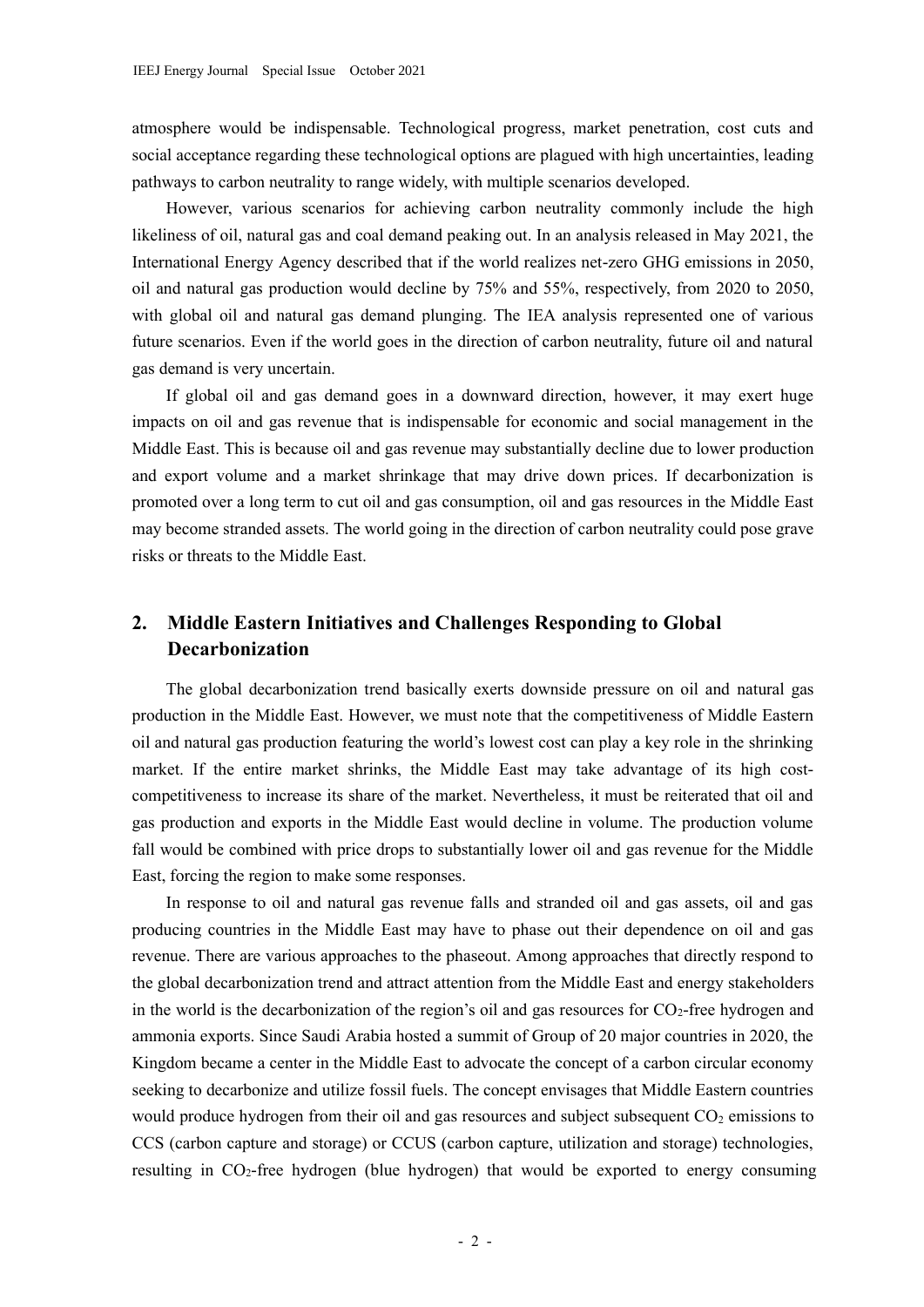countries to help them achieve carbon neutrality. International supply chains to produce hydrogen as the ultimate clean energy fuel from fossil fuels, treat subsequent  $CO<sub>2</sub>$  emissions with CCS or CCUS technologies and utilize such hydrogen in energy consuming countries would be developed, including Middle Eastern oil and gas producing countries as the supply source. Technological, economic and social challenges exist before the realization of the concept and must be overcome. Particularly, ultralow temperature facilities and infrastructure would be required to produce and transport liquefied hydrogen. In response, Saudi Arabia and Japan have cooperated in demonstrating an initiative to use existing supply chains for  $CO<sub>2</sub>$ -free ammonia to lower overall hydrogen supply chain development costs. They are promoting the strategic initiative to begin with ammonia for the effective utilization of oil and gas resources in the Middle East in response to global decarbonization.

As a matter of course, technological challenges exist in regard to relatively low cost  $CO<sub>2</sub>$ -free ammonia, including the development of supply chains and relevant infrastructure to further reduce costs and accommodate massive supply. More difficult challenges must be overcome for  $CO<sub>2</sub>$ -free hydrogen. Numerous challenges would have to be overcome to pave the way for the Middle East to contribute to global decarbonization and effectively use their domestic resources over a long term. To this end, the Middle East would have to cooperate with Japan and other Asian countries that would become major consumers of  $CO<sub>2</sub>$ -free hydrogen and ammonia.

Even if the Middle East successfully realizes massive  $CO<sub>2</sub>$ -free hydrogen and ammonia exports through its own efforts and international cooperation, various other challenges may have to be considered during the process. First, many resource-rich countries would tackle  $CO<sub>2</sub>$ -free hydrogen and ammonia export initiatives in consideration of growing interests in the clean energy fuels, leading to international competition. Second, global certification would have to be secured for  $CO_2$ -free hydrogen and ammonia. Another fundamental challenge is that rent from  $CO_2$ -free hydrogen and ammonia exports would be lower than from traditional oil or natural gas production. Regarding rent levels, it must be remembered that oil prices under the current production management of the Organization of the Petroleum Exporting Countries and other oil producing countries are higher than those in a completely competitive market. Furthermore,  $CO<sub>2</sub>$ -free hydrogen and ammonia supply chain costs, including CCS/CCUS and transportation costs, would be higher than oil supply chain costs. The successful utilization of  $CO<sub>2</sub>$ -free hydrogen and ammonia is expected to contribute to preventing oil and gas resources from becoming stranded assets, but rent revenue from CO<sub>2</sub>-free hydrogen and ammonia would be lower than from oil. If so, a big challenge would remain for economic and social management in oil and gas producing countries in the Middle East.

In this sense, oil and gas producing countries in the Middle East would have to not only decarbonize fossil fuels but also diversify and advance their economies structurally. Such structural reform efforts would have to be enhanced in the future. In this area, their cooperation with Japan and other major countries would be indispensable.